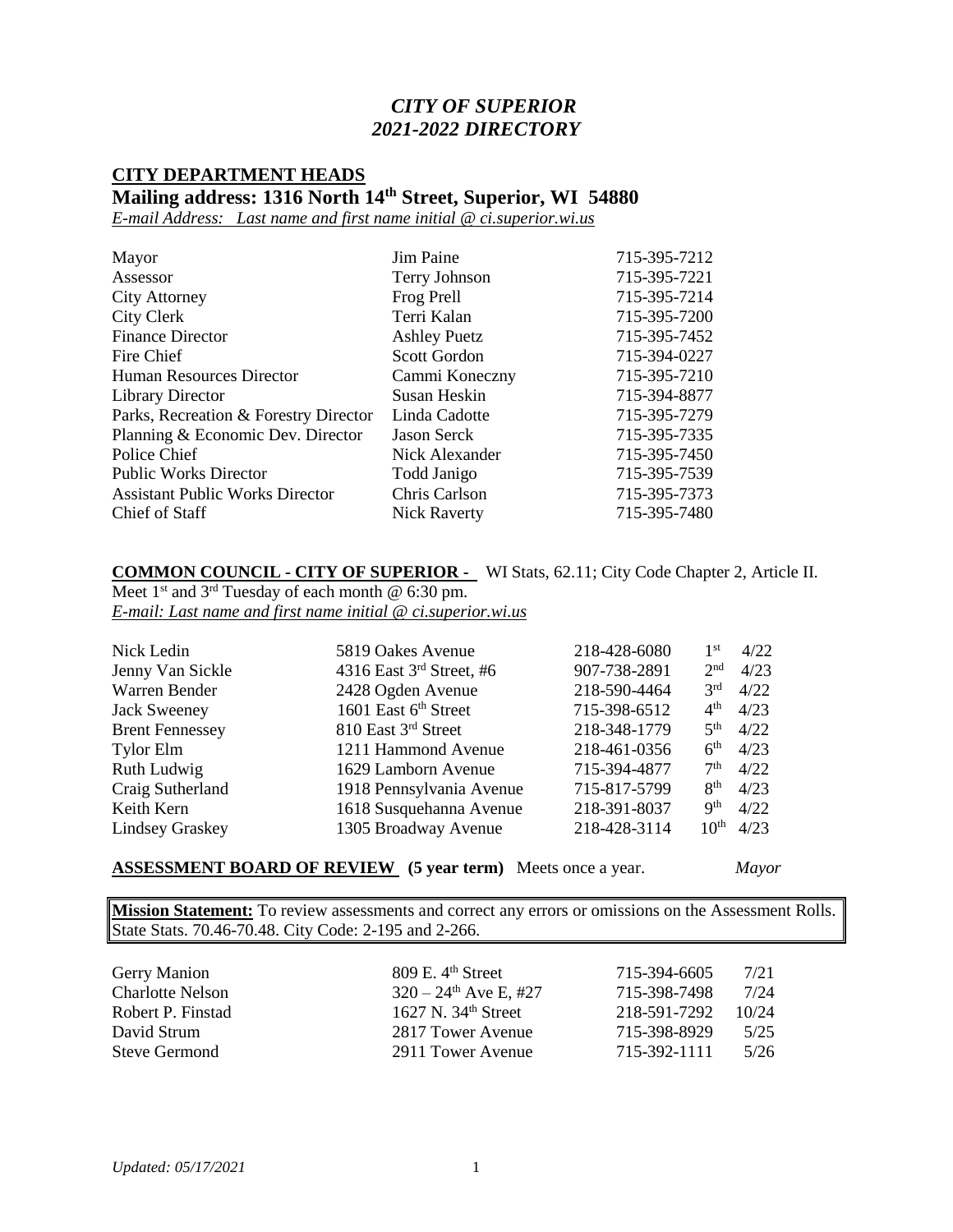### **BARKER'S ISLAND REVIEW COMMITTEE (1-2 year term)**

|                                                 | Council |
|-------------------------------------------------|---------|
| Mayor                                           |         |
| Planning, Economic Development, & Port Director |         |
| <b>Public Works Director</b>                    |         |
| Parks, Recreation, & Forestry Director          |         |
| <b>Finance Director</b>                         |         |
| Sailboats Inc.                                  |         |
| Barker's Island Inn                             |         |
| 5/22<br>Citizen Representative                  |         |
| Citizen Representative<br>5/22                  |         |
|                                                 |         |

### **BOARD OF BUILDING APPEALS** Meet as needed. *Mayor*

**Mission Statement:** Review any order requiring decision or determination made by the Building Inspector. Property Maintenance Code: Sec.111.

| Patricia Kukull    | $816$ - 6th Avenue E.      | 715-394-6775                 |
|--------------------|----------------------------|------------------------------|
| <b>Jim Ronding</b> | 5 Scharte Drive            | 715-392-9147 or 715-392-8700 |
| Jeffrey Heller     | P.O. Box 1424              | 715-392-4474                 |
| Robert Semborski   | 126 E. Superior St., 55802 | 715-392-2182                 |
| Ray Moe            | 2220 Wyoming Avenue        | 715-394-9644                 |

### **BUSINESS IMPROVEMENT DISTRICT BOARD OF DIRECTORS** *Mayor*

**(3 year term)** Meet 3rd Thursday of each month at 3:00 pm @ BID Office

**Mission Statement:** Act as the organizational vehicle for building and business owners within its boundaries and their services. State Stats. 66.608.

|                                  | 715-394-3557       | Director |
|----------------------------------|--------------------|----------|
| 1222 Tower Avenue                | 715-395-1908       | 04/22    |
| 1814 Belknap Street              | 715-392-9838       | 04/22    |
| 1127 Tower Avenue                | 715-394-8962       | 04/23    |
| 1120 Belknap Street              | 715-392-3470       | 04/23    |
| 5030 Jonan Drive,                | 715-892-0998       | 04/24    |
| Hermantown, MN 55811             |                    |          |
| 902 Belknap Street               | 715-394-2882       | 04/24    |
| 1107 East 3rd Street             | 715-392-2149       | 04/24    |
| 823 Belknap Street #222          | 715-394-7751       | 04/24    |
| 1404 East 4 <sup>th</sup> Street | 218-590-6928       | 04/24    |
| 1414 Belknap Street              | 715-394-7754       | 04/24    |
|                                  | 823 Belknap Street |          |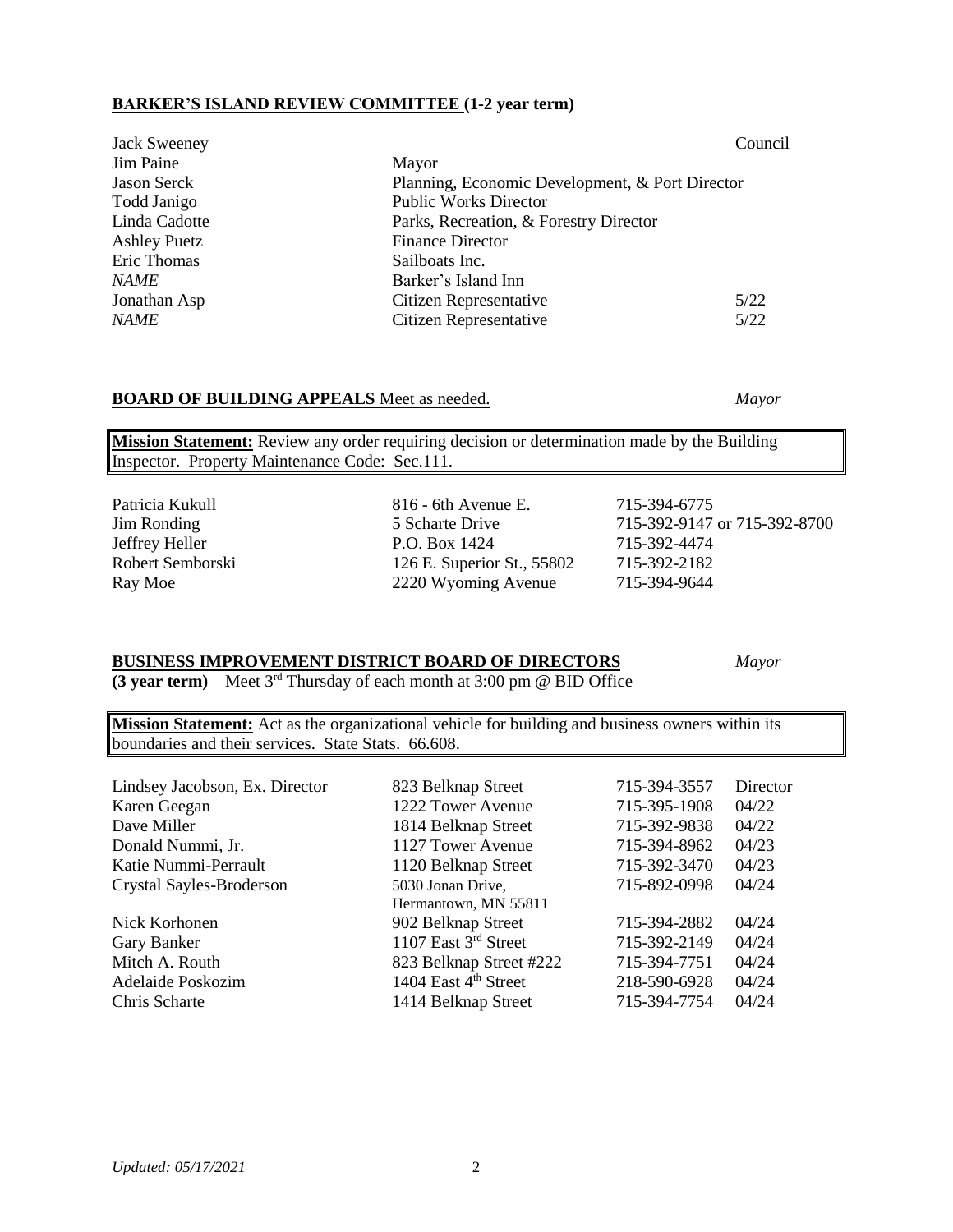#### **BOARD OF EDUCATION (3 year term)** *(Re-organizational Meeting held after April election)*

| Amy Starzecki           | 3025 Tower Avenue                  | 715-394-8700 | Superintendent |
|-------------------------|------------------------------------|--------------|----------------|
| Kelly Pugh              | 3025 Tower Avenue                  | 715-394-8700 | Admin. Asst.   |
| <b>Robert Morehouse</b> | 1724 East 4 <sup>th</sup> Street   | 715-718-0621 | 4/22           |
| Dr. Christina Kintop    | 6635 S. Point of Rocks Rd.         | 715-399-9962 | 4/22           |
|                         | Foxboro, WI 54836                  |              |                |
| Steve Olson             |                                    | $- -$        | 4/23           |
| Laura Gapske            | 1913 East $7th$ Street             | 218-461-5411 | 4/23           |
| Len Albrecht            | 4502 S. State Hwy 35               | 715-399-8150 | 4/24           |
| <b>Steve Stupak</b>     | 5818 Cumming Avenue                | 218-391-4435 | 4/24           |
| Mike Meyer              | 3802 North 21 <sup>st</sup> Street | 218-213-4620 | 4/24           |
|                         |                                    |              |                |
|                         |                                    |              |                |

### **CITY-COUNTY COMMITTEE** *Mayor*

### Jim Paine 1316 North 14<sup>th</sup> Street 715-395-7212 Mayor<br>Mark Liebaert 1316 North 14<sup>th</sup> Street 715-395-1493 DC Bd. Mark Liebaert 1316 North 14<sup>th</sup> Street 715-395-1493 DC Bd. Chair Jack Sweeney 1601 East 6<sup>th</sup> Street 715-398-6512 Keith Kern 1618 Susquehanna Ave 218-391-8037 Tylor Elm 1211 Hammond Avenue 218-461-0356 Doug Finn 1004 Cumming Avenue 715-394-4970 Keith Allen 5220 East 1<sup>st</sup> Street 715-398-6507 Nick Baker

### **CIVIL SERVICE COMMISSION (4 year term)** Meet as needed. *Mayor*

**Mission Statement:** The sole purpose shall be to hear and determine charges against appointive City Officers and regular full-time and part-time non-union employees and hear employee complaints on workplace safety issues.

| Jeff Longnecker        | 3727 East 1 <sup>st</sup> Street | 612-718-1774 | 7/21 |
|------------------------|----------------------------------|--------------|------|
| Donna Bergum           | 1320 Grand Avenue                | 715-398-8906 | 7/21 |
| Tom Johnson            | 2707 East $6th$ Street           | 218-391-0550 | 8/21 |
| <b>Steven Marshall</b> | 6684 S. Tuff Rd. Superior        | 715-394-8366 | 5/22 |
| Alan Rock              | 1416 Cumming Avenue              | 715-394-6617 | 5/23 |

### **COMMERCIAL SEXUAL EXPLOITATION COMMISSION (3 year term)** Meet as needed. *Mayor*

| <b>Tylor Elm</b>          | Council |
|---------------------------|---------|
| Laura Gapske              | 4/24    |
| Joe Tribbey               | 4/24    |
| Nicole A Thole            | 4/24    |
| Tatiana Bergum            | 4/24    |
| Jane Larson               | 4/24    |
| Joe Tribbey               | 4/24    |
| Mark Fruehauf             | 4/24    |
| Marc Letendre             | 4/24    |
| Kim Nelson                | 4/24    |
| Danna Livingston-Matherly | 5/24    |
| Cindy Ellefson            | 5/24    |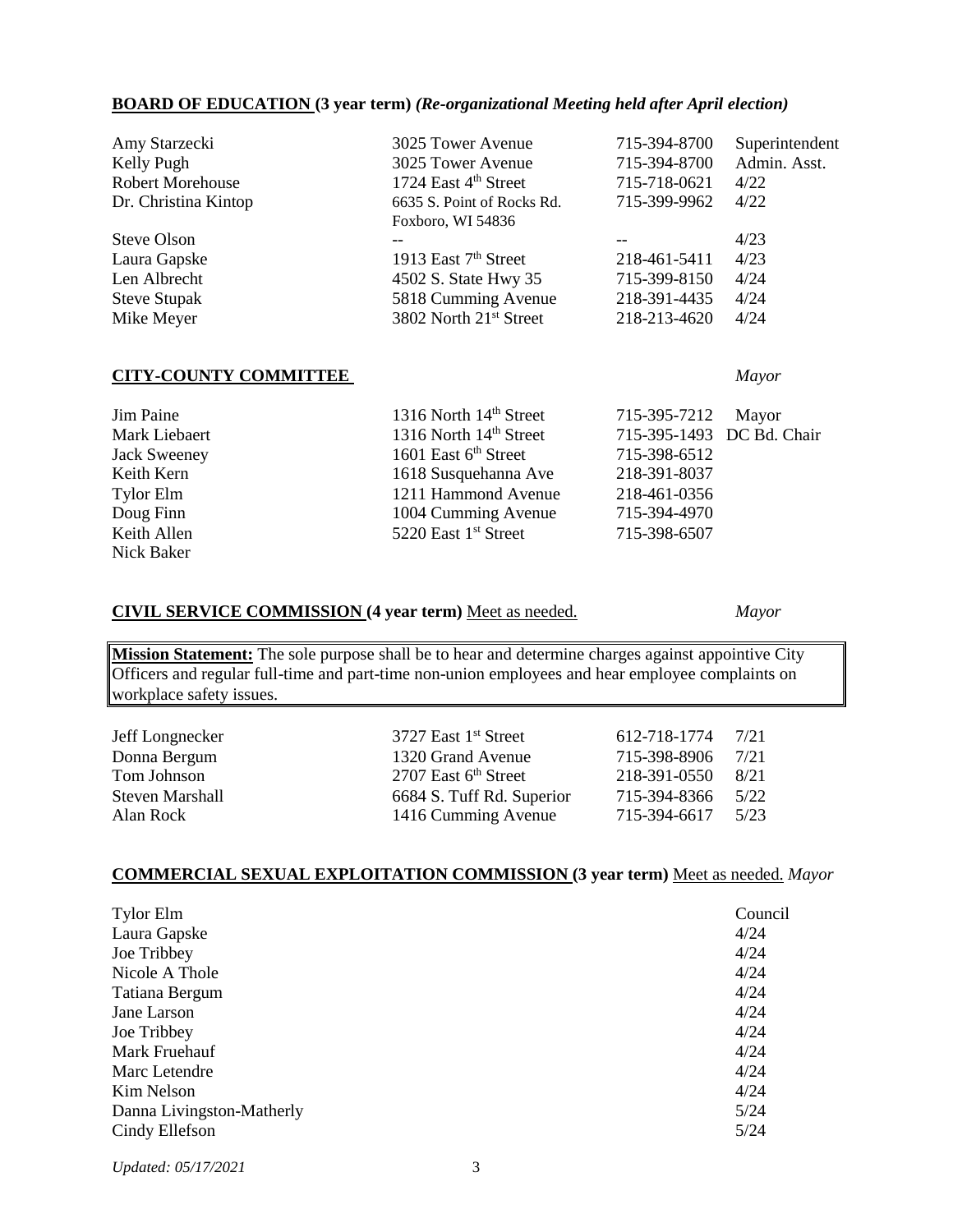### **COMMUNICATIONS CENTER BOARD**

**Mission Statement:** Joint services agency dedicated to the direction and coordination of emergency response activities throughout Douglas County. To provide and maintain effective and efficient emergency and operational communications for emergency service agencies and dedicated to professional growth, being responsive to community needs and the advances in future technology.

| Scott Gordon<br>Nick Alexander | 3326 Tower Avenue<br>1316 North $14th$ Street | 715-394-0227<br>715-395-7450 Police Chief | Fire Chief |
|--------------------------------|-----------------------------------------------|-------------------------------------------|------------|
| Tom Dalbec                     | 1316 North $14th$ Street                      | 715-395-1670 D.C. Sheriff                 |            |
| Dave Sletten                   | 1316 North $14th$ Street                      | 715-395-1391 Emerg. Govt.                 |            |

#### **COMMUNICATIONS & INFORMATION TECHNOLOGY COMMITTEE** *Mayor/Council*

**Mission Statement:** To implement information technology policies and procedures that are consistently monitored and reviewed to maintain communication integrity and future advancement of the City and its related agencies.

| Tylor Elm          | 1211 Hammond Avenue                | 218-461-0356 Council  |      |
|--------------------|------------------------------------|-----------------------|------|
| Ruth Ludwig        | 1629 Lamborn Avenue                | 715-394-4877 Council  |      |
| David Dusek        | 1113 North $19th$ Street           | 715-392-9326 6/22     |      |
| <b>Matt Starry</b> | 1709 East $4th$ Street             | 715-817-2467          | 6/22 |
| Thomas Janicki     | 401 East $7th$ Street              | 715-817-6270          | 6/22 |
| Dan Shea           | 1316 North 14 <sup>th</sup> Street | 715-395-7232 Advisory |      |

#### **COMMUNITY DEVELOPMENT BLOCK GRANT ADVISORY BOARD** *Mayor/Council*

**Mission Statement:** To provide citizen input into the Public Service Allotment. **(3 Year Term)** Lindsey Graskey 1305 Broadway Avenue 218-428-3114 Council Nick Nelson 17 Maple Avenue 218-409-9125 7/21 Sunshine LeMieux 2417 John Avenue 715-817-4646 6/22 Garner Moffat 1508 East 6<sup>th</sup> Street 320-292-5675 12/22 John McCormick 1121 Clough Avenue 218-340-9975 4/24

### **DEER COMMITTEE** *Mayor/Council*

**Mission Statement:** To develop and make recommendations for an effective deer management plan for the City of Superior.

| <b>Brent Fennessey</b> | 810 East 3rd Street                | 218-348-1779 | Council             |
|------------------------|------------------------------------|--------------|---------------------|
| Mandy Hammer           | <b>Community Svc Officer</b>       | 715-395-7280 | <b>City Advisor</b> |
| Joe Maki, Chair        | 6002 Baxter Avenue                 | 715-392-4871 |                     |
| Greg Kessler           |                                    |              | <b>DNR</b>          |
| <b>Robert Sellers</b>  | 4 Gitchinadji Drive                | 715-392-4192 |                     |
| Jim Harter             | 616 Roosevelt                      | 715-395-0366 |                     |
| <b>Troy Nelson</b>     | 4529 E. Twin Creek Rd.             | 715-399-3053 |                     |
| Mike Unulock           | 1508 Pennsylvania                  | 715-392-6345 |                     |
| Kevin Kivisto          | 4684 E. Brandt Rd.                 | 715-590-0602 |                     |
| <b>Matt Markon</b>     | 1316 North 14 <sup>th</sup> Street | 715-395-7400 | Advisory            |
| Todd Janigo            | 1316 North 14 <sup>th</sup> Street | 715-395-7539 | Advisory            |
|                        |                                    |              |                     |

*Updated: 05/17/2021* 4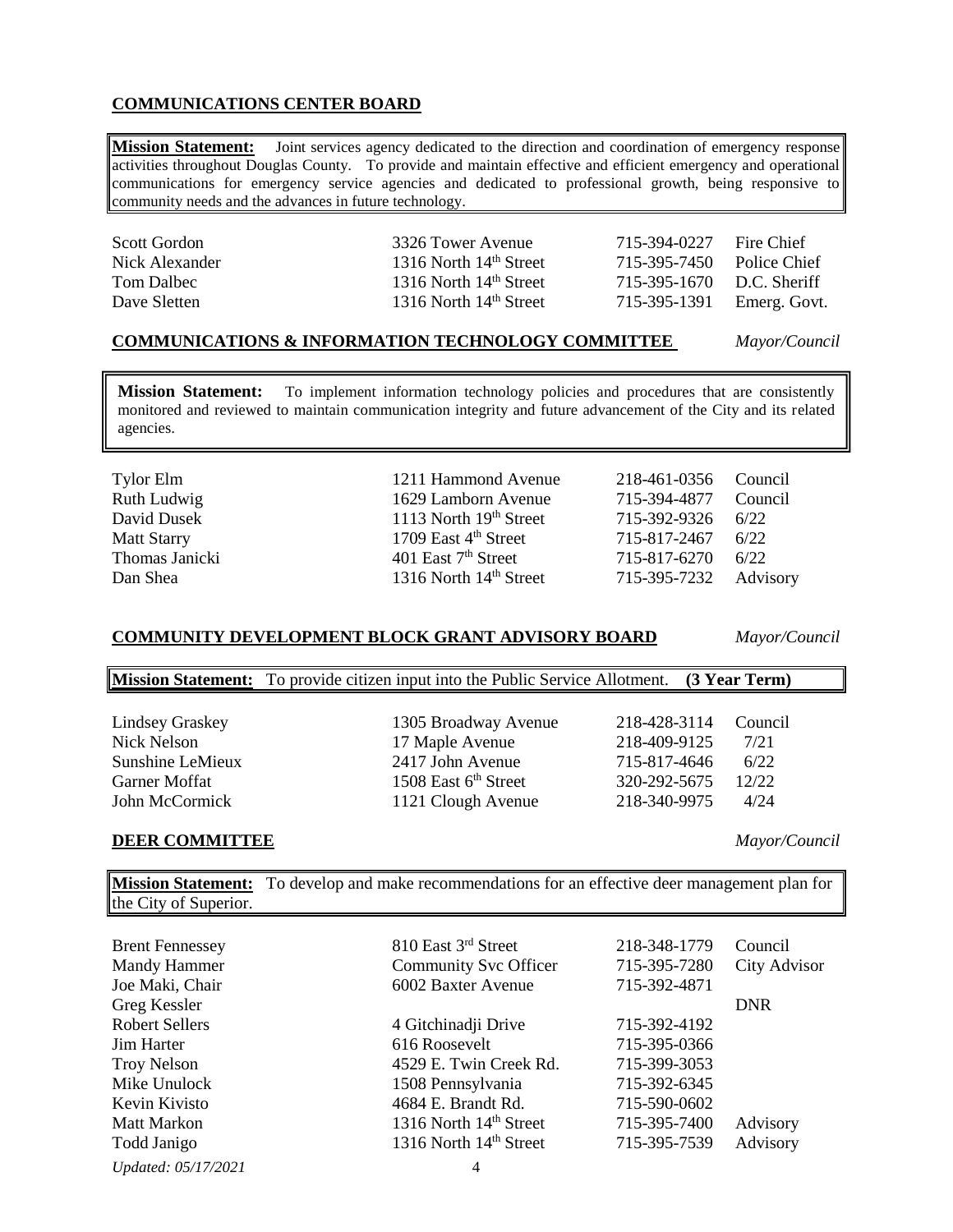### **DISABLED PARKING ENFORCEMENT ASSISTANCE COUNCIL**

| <b>DOUGLAS COUNTY HISTORICAL SOCIETY</b>                                                                                                                                         |                                                                                                                                                                                                                              |                                                                                                                              |                                                                                          |
|----------------------------------------------------------------------------------------------------------------------------------------------------------------------------------|------------------------------------------------------------------------------------------------------------------------------------------------------------------------------------------------------------------------------|------------------------------------------------------------------------------------------------------------------------------|------------------------------------------------------------------------------------------|
| <b>Mission Statement:</b>                                                                                                                                                        | To preserve and share the history of Douglas County.                                                                                                                                                                         |                                                                                                                              |                                                                                          |
| Warren Bender                                                                                                                                                                    | 2428 Ogden Avenue                                                                                                                                                                                                            | 715-394-7453                                                                                                                 | Council                                                                                  |
| <b>DULUTH TRANSIT AUTHORITY BOARD OF DIRECTORS</b> - City Representative                                                                                                         |                                                                                                                                                                                                                              |                                                                                                                              |                                                                                          |
| Krystal Brandstatter                                                                                                                                                             | 1521 Lackawanna Ave                                                                                                                                                                                                          | 715-394-9608 (Cell:715-704-0035)                                                                                             |                                                                                          |
| <b>FESTIVAL COMMITTEE (3 year term)</b><br>Mayor/Council                                                                                                                         |                                                                                                                                                                                                                              |                                                                                                                              |                                                                                          |
| Craig Sutherland<br>Carolyn Nelson-Kavajecz, Chair<br><b>Nikky Farmakes</b><br>Julie Urban<br><b>Lindsey Graskey</b><br>Lindsey Jacobson<br>Linda Cadotte<br><b>Nick Raverty</b> | 1918 Pennsylvania Avenue<br>69 N. 28 <sup>th</sup> Street E #1A<br>205 Belknap Street<br>400 Main Street<br>1305 Broadway Street<br>823 Belknap Street, L-10<br>1316 North 14th Street<br>1316 North 14 <sup>th</sup> Street | 715-817-5799<br>218-260-7771<br>715-394-7716<br>218-590-0917<br>218-428-3114<br>715-394-3557<br>715-395-7279<br>715-395-7480 | Council<br>01/24<br>01/24<br>01/24<br>01/24<br>01/24<br>Parks/Rec Dir.<br>Chief of Staff |

#### **FINANCE COMMITTEE** Meet monthly at 4:30 p.m. *Council*

**Mission Statement:** To guide the City on financial matters and make recommendations to the Common Council. City Code 2-50.

Jack Sweeney 1601 East 6<sup>th</sup> Street 715-398-6512 Council Keith Kern 1618 Susquehanna Avenue 218-391-8037 Council Tylor Elm 1211 Hammond Avenue 218-461-0356 Council

Ashley Puetz<br>
1316 North 14<sup>th</sup> Street 715-395-7260 Finance Dir.<br>
1316 North 14<sup>th</sup> Street 715-395-7452 Asst. Fin.Dir 1316 North 14<sup>th</sup> Street 715-395-7452 Asst. Fin.Dir. Brent Fennessey 810 East 3<sup>rd</sup> Street 218-348-1779 Council (Alt)

### **GOLF COURSE COMMITTEE (1 year term)** *Mayor/Council*

| Jack Sweeney           | 1601 East $6th$ Street  | 715-398-6512 Council       |       |
|------------------------|-------------------------|----------------------------|-------|
| Keith Kern             | 1618 Susquehanna Avenue | 218-391-8037 Council (Alt) |       |
| Barb Hoag              | 1C Scharte Drive        | 218-348-8398 01/22         |       |
| <b>Troy Clark</b>      | 5508 Banks Ave          | 218-591-2867               | 01/22 |
| Robert Kolbe           | 3718 E. $7th$ Street    | 218-391-8505               | 01/22 |
| <b>Lindsey Graskey</b> | 1305 Broadway Street    | 218-428-3114               | 01/22 |

Katey Geistfeld 39 N. 25<sup>th</sup> Street E. 715-394-2771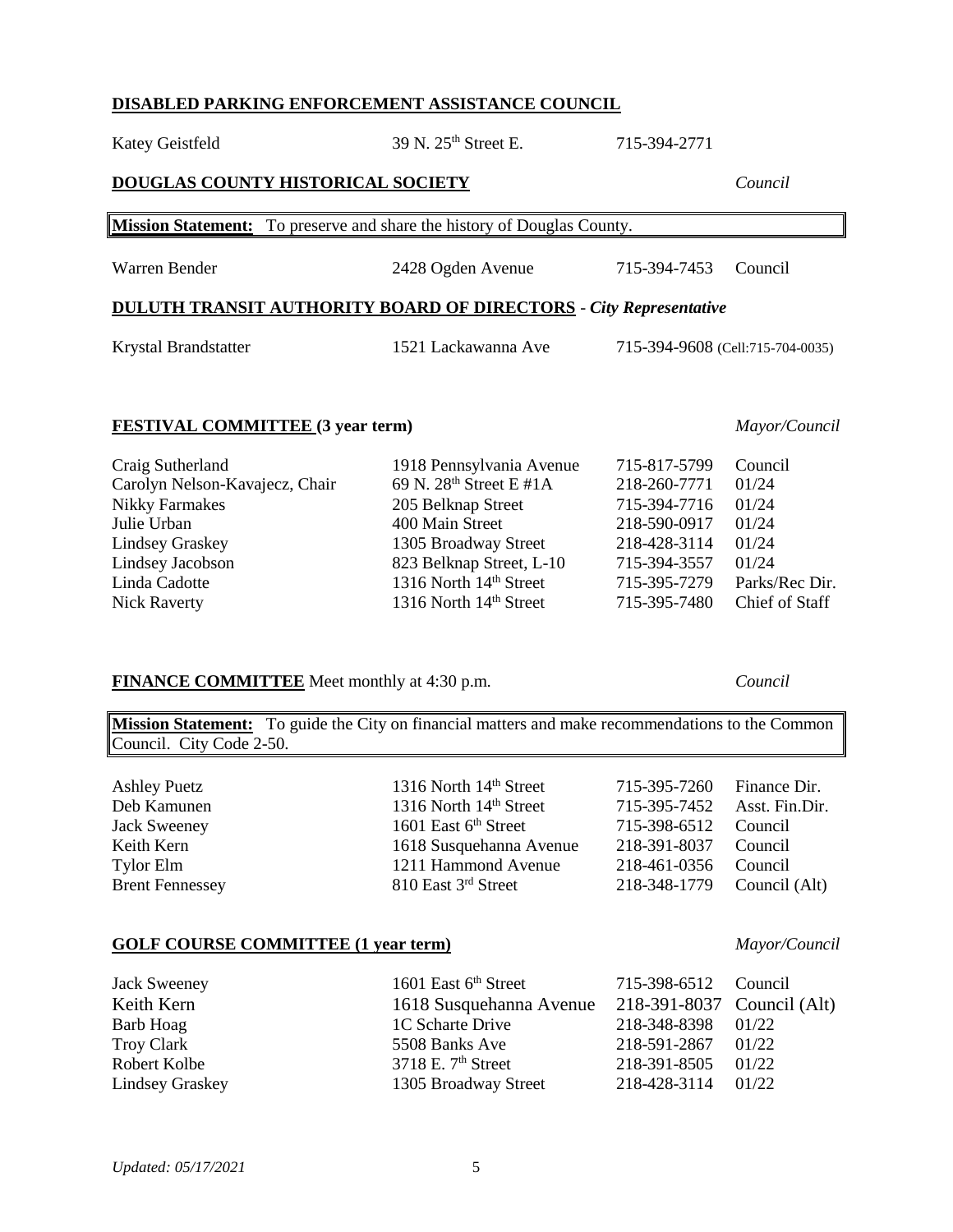### **HISTORIC PRESERVATION COMMITTEE (3 year term)** *Mayor*

| Tim Meyer, Meyer Group         | 823 Belknap Street, #212         | 715-392-3599 | 9/21 |
|--------------------------------|----------------------------------|--------------|------|
| Brian Finstad, Plan Cms Member | 2107 Ogden Avenue                |              | 9/21 |
| Tom Wondolkowski, citizen      | 2620 East 4 <sup>th</sup> Street | 715-398-5467 | 9/22 |
| Kathleen Laakso, Historian     | 906 North 19th Street            | 715-392-1145 | 9/23 |
| Matt Osterlund, citizen        | 2219 Maryland Avenue             |              | 9/23 |

### **HOUSING TASK FORCE**

| Pam Benson           | 1219 North 8th Street                      | 715-394-6601 |
|----------------------|--------------------------------------------|--------------|
| <b>Ryan Nelson</b>   | 3536 S Black Bear Rd                       | 218-590-8983 |
| David Piehl          | 2105 Ogden Avenue                          | 612-840-6971 |
| <b>Brian Finstad</b> | 2107 Ogden Avenue                          | 612-594-1854 |
| Nick Korhonen        | PO Box 7278, Duluth, MN 55807 218-522-4599 |              |
| Jim Caesar           | 205 Belknap Street                         | 218-310-9887 |
| Gary Valley          | 1416 Cumming Avenue                        | 218-340-3378 |
| Jason Serck          | 1316 North 14 <sup>th</sup> Street         | 715-395-7335 |
| <b>Jeff Skrenes</b>  | 1316 North 14 <sup>th</sup> Street         | 715-395-7245 |

### **HUMAN RESOURCES COMMITTEE** Meet the 3rd Monday of each month at 4:00 pm *Council*

**Mission Statement:** Provide direction on City personnel matters. City Code 2-50 and 42.20.

| Jenny Van Sickle<br><b>Jack Sweeney</b><br>Ruth Ludwig<br><b>Brent Fennessey</b><br>Cammi Koneczny | 4316 E. $3^{rd}$ Street, #6<br>1601 East 6 <sup>th</sup> Street<br>1629 Lamborn Avenue<br>810 East 3rd Street<br>1316 North 14th Street | 907-738-2891<br>715-398-6512<br>715-394-4877<br>218-348-1779 Council (Alt)<br>715-395-7210 HR. Dir. | Council<br>Council<br>Council |
|----------------------------------------------------------------------------------------------------|-----------------------------------------------------------------------------------------------------------------------------------------|-----------------------------------------------------------------------------------------------------|-------------------------------|
|                                                                                                    |                                                                                                                                         |                                                                                                     |                               |

### **LIABILITY CLAIMS COMMITTEE** (**3 year term)** Meet monthly at 5:00 pm. *Mayor*

Responsible for reviewing and then approving or denying claims filed against the City as provided by State Statutes. City Code Chapter 2, Section 2-1.

| Chad Matushak | 15 Willow Street                   | 715-394-3174 | 7/21            |
|---------------|------------------------------------|--------------|-----------------|
| Mike Hood     | 10 Sandpiper Place                 | 715-392-9943 | 12/21           |
| Amanda Foster | 80 Norwood Ave                     | 218-409-1930 | 10/23           |
| John Vaski    | 3105 Hammond Avenue                | 715-394-7693 | 10/23           |
| Tom Kurtz     | 3813 East 2nd Street               | 218-590-6223 | 10/23           |
| Frog Prell    | 1316 North 14 <sup>th</sup> Street | 715-395-7214 | City Atty       |
| Tom Mann      | <b>CVMIC</b>                       |              | Claims Adjuster |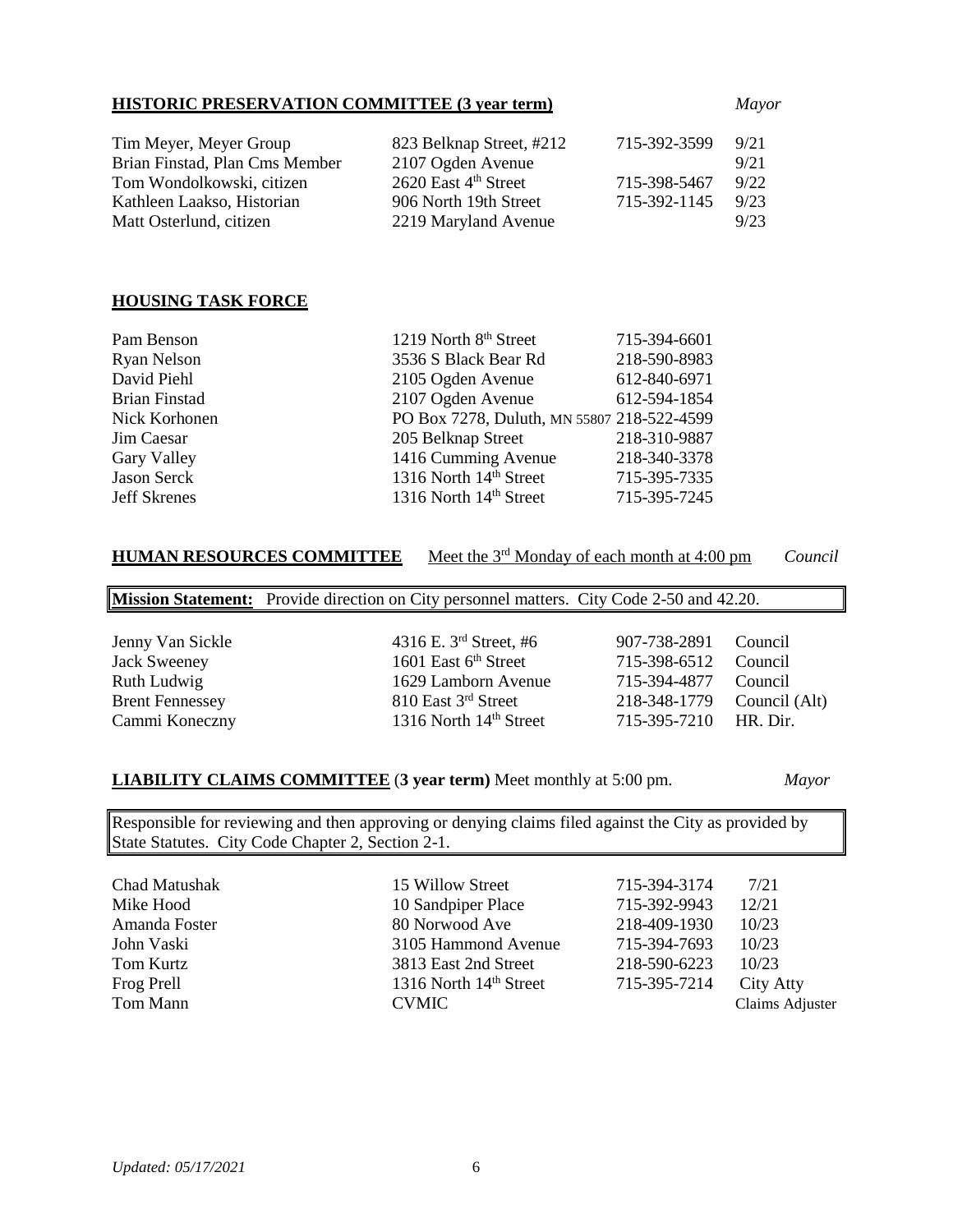*Updated: 05/17/2021* 7

| Article II, Section 70-21. |                             |              |                 |
|----------------------------|-----------------------------|--------------|-----------------|
|                            |                             |              |                 |
| Warren Bender              | 2428 Ogden Avenue           | 218-590-4464 | Council         |
| Erin Schilling             | 4987 S. Stone Rd, So. Range | 218-393-6301 | School Dist.Rep |
| Ron Leino                  | 1025 North 18th Street      | 715-392-5545 | 5/23 DC Rep.    |
| Mary Klun                  | 1224 Lincoln Street         | 218-349-4280 | 7/21            |
| Maggie Bare                | 46 Billings Lane.           | 715-398-6585 | 7/22            |
| <b>Rick Arnold</b>         | 6420 Fisher Avenue          | 715-394-6172 | 7/22            |
| <b>Bill Anderson</b>       | 2229 E. $5th$ Street, #B    | 715-392-8942 | 7/23            |
| Nicole Teasley             | 1309 Catlin Avenue          | 715-919-1726 | 7/23            |
| Heather Rickerl            | $2803$ E. $6th$ Street      | 507-676-2251 | 3/24            |

**LIBRARY BOARD** (3 year term) Meet the 2<sup>nd</sup> Wednesday of each month at 5:00 pm. *Mayor/Council* 

**Mission Statement:** Provide direction for Library related services. WI Stats. 43.52 - 43.58. City Code:

**LICENSE AND FEES COMMITTEE** Meet 2nd Monday of each month @ 1:00 pm. *Council* City Code: 2-50

**Mission Statement:** To hold hearings to consider licenses that have been denied through the application process. Review Code of Ordinances regarding license requirements and fees. To review license applications with problems or extenuating circumstances.

Brent Fennessey 810 East 3<sup>rd</sup> Street 218-348-1779 Council Jack Sweeney 1601 East 6<sup>th</sup> Street 715-398-6512 Council Craig Sutherland 1918 Pennsylvania Avenue 715-817-5799 Council Lindsey Graskey 1305 Broadway Street 218-428-3114 Council (Alt)

#### **MAYOR'S COMMISSION ON COMMUNITIES OF COLOR (2 year term)** *Mayor/Council*

Jenny Van Sickle 4316 E. 3rd Street, #6 907-738-2891 Council Pat St. Germaine  $2166<sup>th</sup>$  Avenue East 6/21 Deonne Nelson 2315 Banks Avenue 612-715-7474 7/21 Kat Werchouski UWS, Old Main 230 715-394-8415 12/21 PO Box 2000 Natasha Lancour 1810 Ogden Avenue 218-310-7308 2/22 Deanna Reder 5914 Banks Ave 702-371-8668 10/22 Nick Raverty 1316 North 14<sup>th</sup> Street 715-395-7480 Chief of Staff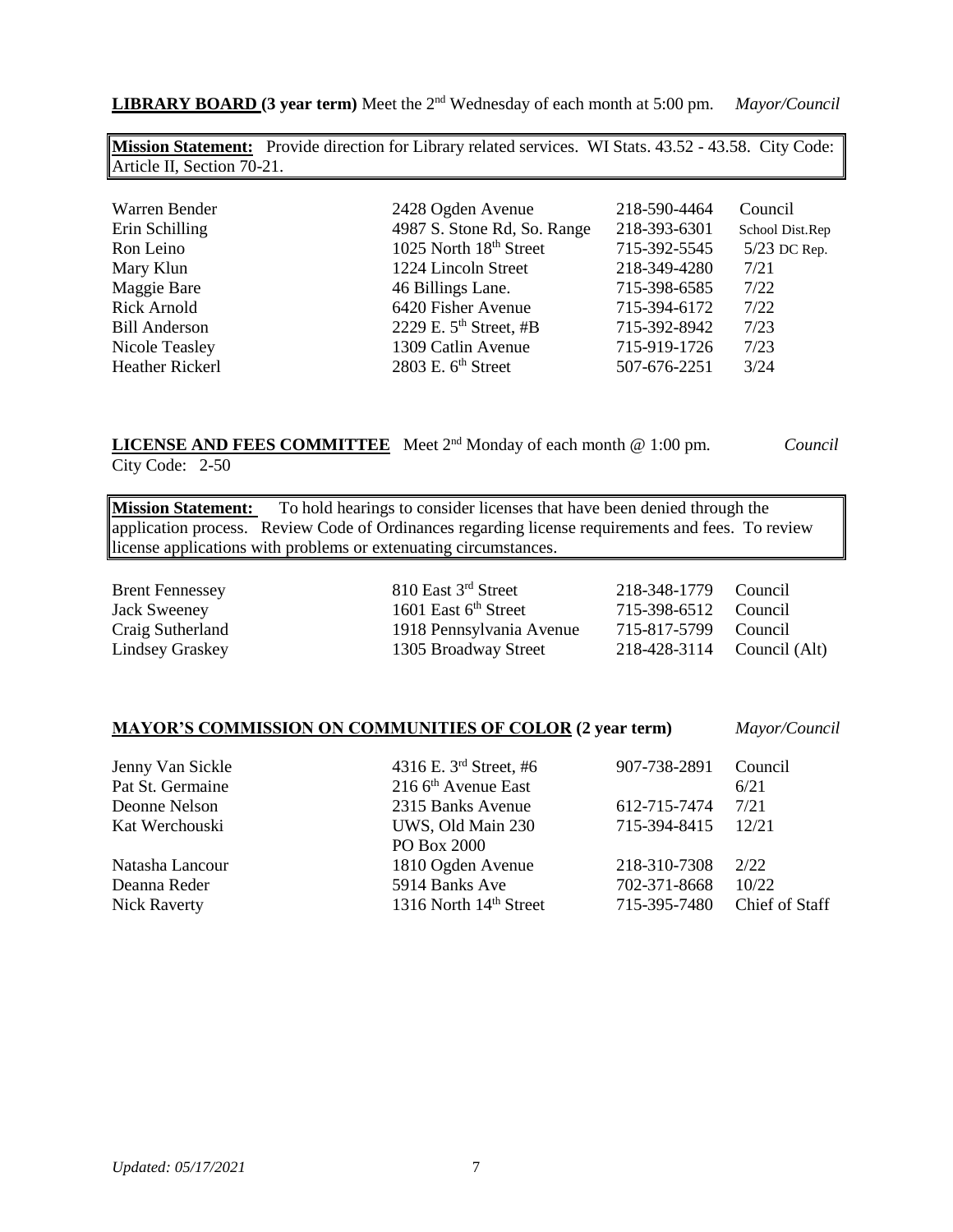### **MAYOR'S COMMISSION ON DISABILITIES (3 year term)**

Meet the 3rd Monday of each month at Noon, except June, July and August. *Mayor/Council*

**Mission Statement:** To support people with disabilities in their right to live an active life style. Acting as a liaison between people with disabilities and the various public and private entities within the community.

| 715-817-5799<br>Craig Sutherland<br>1918 Pennsylvania Avenue                    | Council            |
|---------------------------------------------------------------------------------|--------------------|
| 218-343-7183<br>110 John Avenue<br>Reggie Leckel                                | 5/22               |
| Hattie Crass, Chair<br>719 North 22 <sup>nd</sup> Street<br>218-340-1239        | 6/22               |
| 1805 North 14 <sup>th</sup> Street<br>715-392-7806<br>Rebecca Wilberg           | 6/22               |
| 715-392-9118<br>2911 Tower Ave., Ste. 9<br>Jill Nyberg                          | 5/23               |
| 39 N. 25 <sup>th</sup> Street E.<br>Katey L. Perkkio, Treasurer<br>715-394-2771 | 5/23               |
| 1316 North 14th Street<br>715-395-7539<br>Todd Janigo                           | <b>PW</b> Director |
| 1316 North 14 <sup>th</sup> Street<br>715-395-7435<br>Thor Trone                | Traffic Lt.        |
| 1316 North 14 <sup>th</sup> Street<br>715-395-7480<br><b>Nick Raverty</b>       | Chief of Staff     |

### **METROPOLITAN INTERSTATE COUNCIL**

Meet 3rd Wednesday of each month @ 7:00 pm. *Mayor/Council*

**Mission Statement:** To provide comprehensive planning solutions on issues of regional significance in the Duluth-Superior metropolitan area.

Nick Ledin 5819 Oakes Avenue 218-428-6080 Council Warren Bender 2428 Ogden Avenue 715-394-7453 Council Jenny Van Sickle 4316 East 3<sup>rd</sup> Street, #6 907-738-2891 Council Ed Anderson 607 East 7<sup>th</sup> Street 715-392-4155 5/22 Ron Chicka 221 West 1<sup>st</sup> Street, Duluth 218-529-7506 Advisory

### **PARKS & RECREATION COMMISSION** *(3 year term)* Meet Quarterly @ 5:00 pm. *Mayor/Council*

**Mission Statement:** To fairly and equitably develop, maintain and improve its programs and entities. City Code 90-110

| Keith Kern                       | 1618 Susquehanna Avenue            | 218-391-8037 Council  |       |
|----------------------------------|------------------------------------|-----------------------|-------|
| Nick Ledin                       | 5819 Oakes Avenue                  | 218-428-6080 Council  |       |
| Elizabeth Noren                  | 608 East 8 <sup>th</sup> Street    | 717-718-2289 9/21     |       |
| <b>Brittany Berrens Markgren</b> | 3717 North 21 <sup>st</sup> Street | 920-470-3155 4/22     |       |
| Jemal Broussard                  | $2716$ North $22nd$ Street         | 218-591-3917 4/22     |       |
| Mike Almond                      | 2214 Oakes Avenue                  | 917-209-7750 10/23    |       |
| Gene Rosburg                     | 136 Billings Drive                 |                       | 10/23 |
| Linda Cadotte                    | 1316 North 14 <sup>th</sup> Street | 715-395-7270 P&R Dir. |       |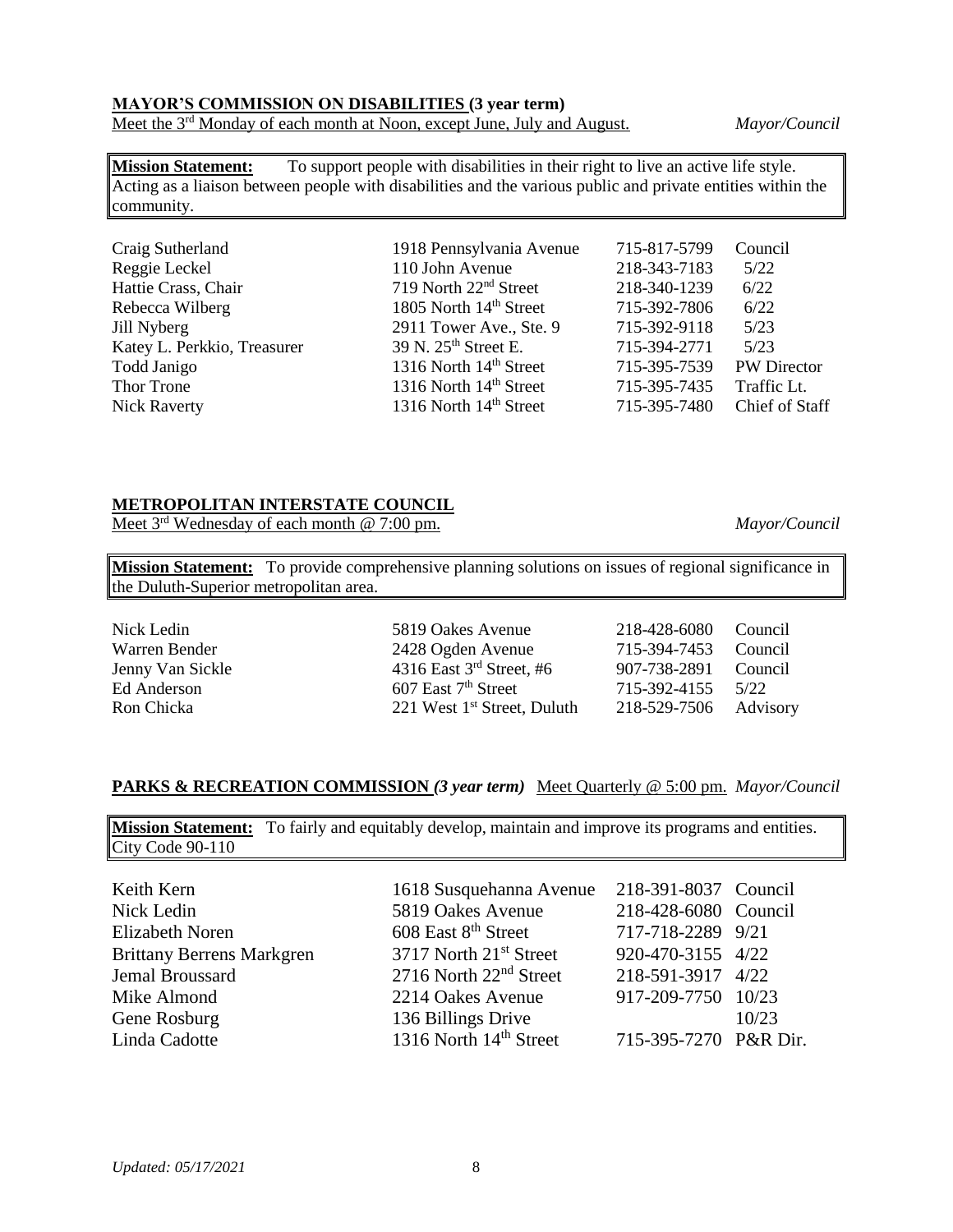**PLAN COMMISSION (3 year term)** Meet the 3<sup>rd</sup> Wednesday each month at 3:00 pm. *Mayor/Council* 

**Mission Statement:** To guide and coordinate development including harbor related issues in accordance with existing and future needs. City Code 98-2.

| Jim Paine              | 1316 North 14 <sup>th</sup> Street | 715-395-7212 | Mayor         |
|------------------------|------------------------------------|--------------|---------------|
| <b>Tylor Elm</b>       | 1211 Hammond Avenue                | 218-461-0356 | Council       |
| <b>Brent Fennessey</b> | 810 East 3rd Street                | 218-348-1779 | Council       |
| <b>Lindsey Graskey</b> | 1305 Broadway Street               | 218-428-3114 | Council       |
| Anthony Sclavi         | 6117 Oakes Avenue                  | 715-531-5958 | 2/22          |
| Ann Porter             | 63 E. 2 <sup>nd</sup> Street, #150 | 218-249-7146 | 9/22          |
| Dave Strum             | 2817 Tower Avenue                  | 715-398-8929 | 5/23          |
| Dennis Dalbec          | 3620 North 18th Street             | 715-392-5956 | 5/23          |
| <b>Brian Finstad</b>   | 2107 Ogden Avenue                  | 612-594-1854 | 5/23          |
| <b>Jason Serck</b>     | 1316 North 14th Street             | 715-395-7335 | Planning Dir. |
|                        |                                    |              |               |

### **POLICE & FIRE COMMISSION (5 year term)** Meet the 2nd Wednesday at 6:00 pm. *Mayor/Council*

**Mission Statement:** To implement the provisions of Section 62.13 of the Wisconsin Statutes. In particular, to appoint the Police Chief and the Fire Chief. To establish examination procedures and conduct exams of applicants for employment with the Police and Fire Departments and to select among those applicants best suited to serve the citizens of Superior because of their training, experience and character. To conduct investigations and hearings regarding members of the Police and Fire Departments, including the Chiefs', of violation of law or policy. To exercise disciplinary authority where appropriate, including the suspension, reduction in rank or removal from the department. City Code: Chapter 2, Section 2-319.

| Craig Sutherland          | 1918 Pennsylvania Avenue  | 715-817-5799 | Council |
|---------------------------|---------------------------|--------------|---------|
| Shawnu Ksicinski          | 2002 Maryland Avenue      | 218-590-3408 | 5/22    |
| <b>Howard Hendrickson</b> | 1224 Harrison Street      | 218-390-9731 | 5/23    |
| ChaQuana McEntyre         | 2010 Maryland Avenue      | 218-390-9204 | 5/24    |
| Arthur Gil de Lamadrid    | 2110 Ogden Avenue         | 715-394-9392 | 5/25    |
| Maria Stalzer Wyant Cuzzo | Old Main 210, PO Box 2000 | 715-394-8447 | 5/26    |

### **PUBLIC SAFETY COMMITTEE** Meet 3<sup>rd</sup> Wed. of each month @ 4:00 pm. *Council*

City Code: 102-2.

| Nick Ledin          | 5819 Oakes Avenue                  | 218-428-6080              | Council       |
|---------------------|------------------------------------|---------------------------|---------------|
| Craig Sutherland    | 2716 North 22 <sup>nd</sup> Street | 715-817-5799              | Council       |
| Warren Bender       | 2428 Ogden Avenue                  | 715-394-7453              | Council       |
| Tylor Elm           | 1211 Hammond Avenue                | 218-461-0356              | Council (Alt) |
| Nick Alexander      | 1316 North 14 <sup>th</sup> Street | 715-395-7230 Police Chief |               |
| <b>Scott Gordon</b> | 3326 Tower Avenue                  | 715-394-0227              | Fire Chief    |
| Thor Trone          | 1316 North 14th Street             | 715-395-7435              | Traffic Lt.   |
|                     |                                    |                           |               |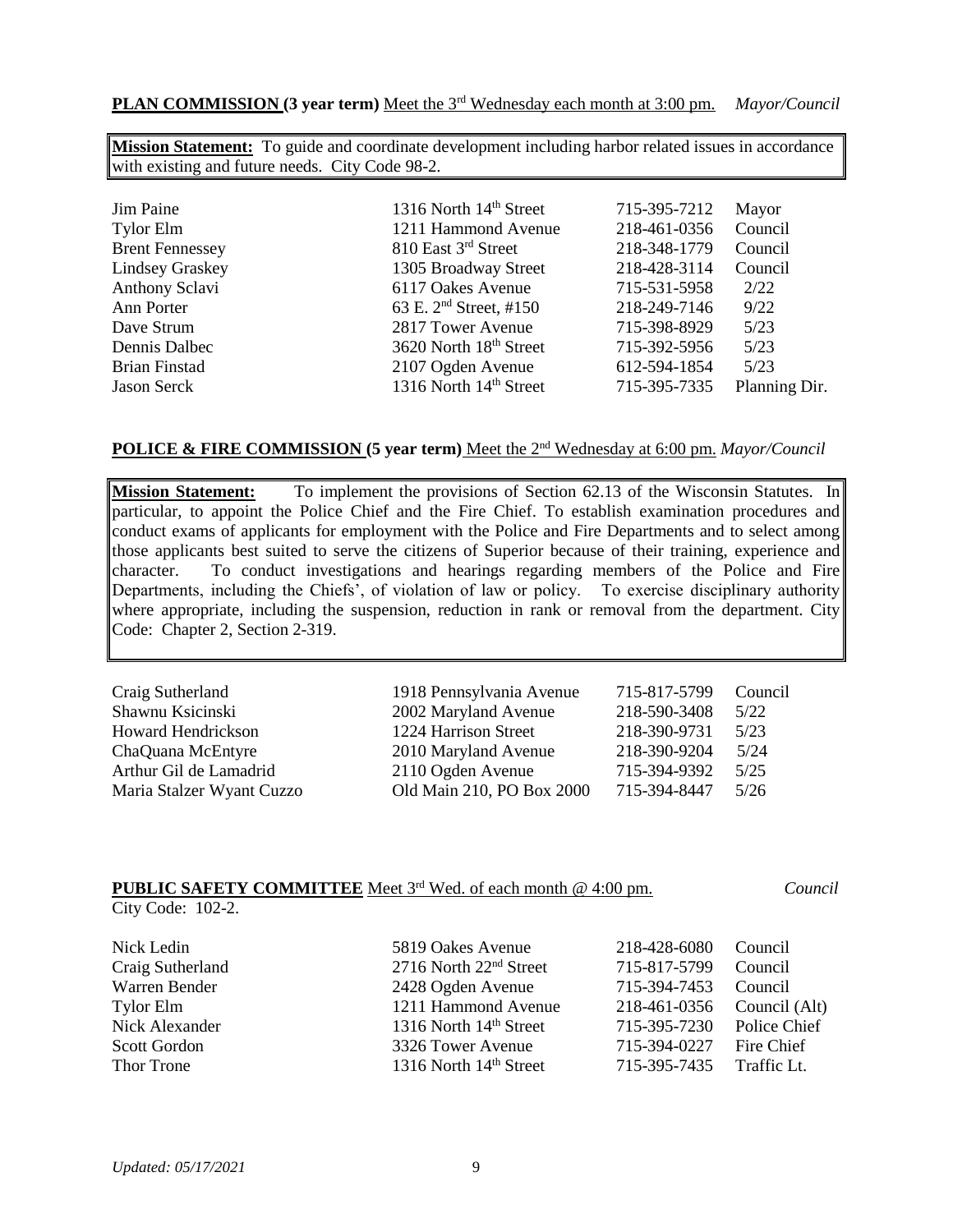**Mission Statement:** To serve as an advisory to the Superior Common Council, Departments of the City of Superior and the citizens of the City of Superior in matters of public concern under Wisconsin State Statute 62.14 and City Code 2-311.

| Jenny Van Sickle | 4316 East $3rd$ Street, #6         | 907-738-2891 Council       |         |
|------------------|------------------------------------|----------------------------|---------|
| Nick Ledin       | 5819 Oakes Avenue                  | 218-428-6080               | Council |
| Ruth Ludwig      | 1629 Lamborn Avenue                | 715-394-4877 Council       |         |
| Keith Kern       | 1618 Susquehanna Avenue            | 218-391-8037 Council (Alt) |         |
| Todd Janigo      | 1316 North 14 <sup>th</sup> Street | 715-395-7539 PW Dir        |         |

#### **REDEVELOPMENT AUTHORITY OF THE CITY OF SUPERIOR (5 year term)** *Mayor* Meet as needed

**Mission Statement:** To be responsible to undertake and carry out redevelopment and urban renewal projects. R-94-11790 - 5/3/94 as set forth by State Statutes 66.431.

| Jim Paine             | 1316 N. 14 <sup>th</sup> Street    | 715-395-7212 | Mayor (Chair)     |
|-----------------------|------------------------------------|--------------|-------------------|
| Jenny Van Sickle      | 4316 East $3rd$ Street, #6         | 907-738-2891 | Council           |
| Ann Porter            | 63 East 2 <sup>nd</sup> Street     | 218-249-7146 | 5/23              |
| Doug Finn             | 1004 Cumming Avenue                | 715-394-4970 | $5/23$ County Rep |
| Mike McCoshen         | 1003 Central Avenue                | 218-628-2281 | 5/24              |
| Deb Emery             | PO Box 1471                        | 218-591-6070 | 8/24              |
| <b>Andrew Merritt</b> | 1311 E. $3rd$ Street               | 715-209-7962 | 8/24              |
| <b>Jason Serck</b>    | 1316 North 14 <sup>th</sup> Street | 715-395-7335 | Ex. Dir.          |
| <b>Bob Toftey</b>     | 700 Lonsdale Building              | 218-722-0861 | Counsel           |
| <b>Ashley Puetz</b>   | 1316 N. $14th$ Street              | 715-395-7293 | Advisor           |

### **SUPERIOR/DOUGLAS COUNTY CHAMBER OF COMMERCE** - *Representative*

**Mission Statement:** To foster, protect and advance the business interests and community growth of Superior-Douglas County.

Jim Paine 1316 North 14<sup>th</sup> Street 715-395-7212 Mayor

### **SUPERIOR HOUSING AUTHORITY BOARD OF COMMISSIONERS (5 year term)** *Mayor*

#### **Mission Statement:** Provide housing for low to moderate income individuals and families.

| Pam Benson               | 1219 North 8th Street | 715-394-6601 | Dir. |
|--------------------------|-----------------------|--------------|------|
| William Fennessey, Chair | 1219 North 8th Street | 715-394-6601 | 5/25 |
| Douglas Finn, Vice Chair | 1219 North 8th Street | 715-394-6601 | 5/23 |
| Susan J. Rink            | 1219 North 8th Street | 715-394-6601 | 5/22 |
| <b>Jeff Skrenes</b>      | 1219 North 8th Street | 715-394-6601 | 6/24 |
| Lisa Jordan              | 1219 North 8th Street | 715-394-6601 | 6/25 |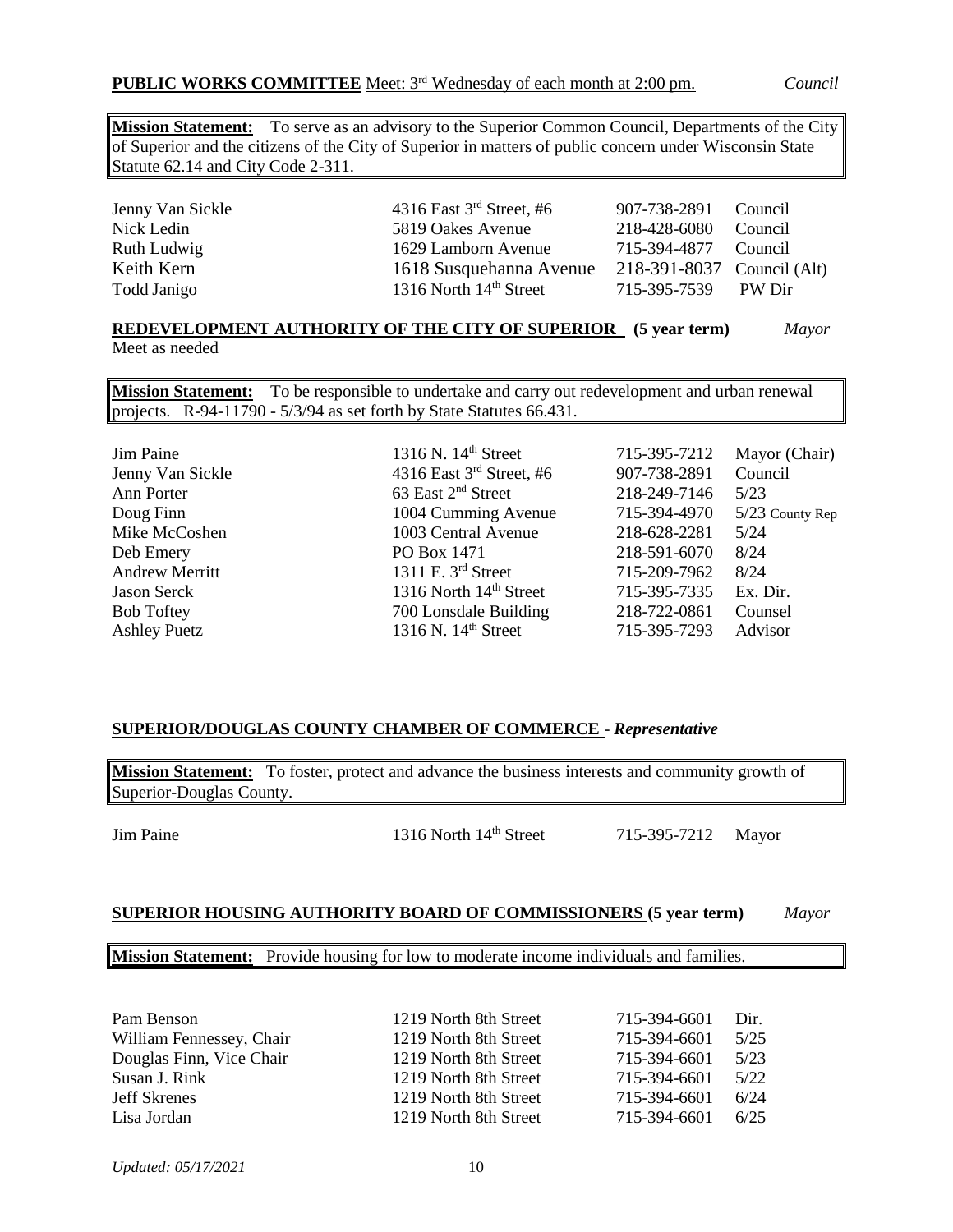### **SUPERIOR PUBLIC MUSEUMS BOARD (3 year term)** *Mayor/Council*

**Mission Statement:** to preserve, maintain and develop the City of Superior Museums, including, but not limited to, Fairlawn Mansion & Museum, Old Firehouse and Police Museum and the S.S. Meteor maritime Museum, and to provide an educational program to bring about a better understanding and appreciation of the history and heritage of each museum.

| Megan Meyer                | 906 East 2 <sup>nd</sup> Street  | 715-394-5712 Exec. Director |                           |
|----------------------------|----------------------------------|-----------------------------|---------------------------|
| Robert-Jan Quene           | 906 East $2nd$ Street            |                             | 715-394-5712 Museum Admin |
| Nick Ledin                 | 5819 Oakes Avenue                | 218-428-6080                | Council                   |
| Sean Tenerelli             | 305 E. $5th$ Street              | 715-394-2383                | 12/21                     |
| Spencer Miller, V.P.       | 806 East 4 <sup>th</sup> Street  | 715-296-7335                | 12/21                     |
| <b>Kelly Peterson</b>      | 5915 John Avenue                 | 715-817-0313                | 5/23                      |
| Mitchell Routh, Treasurer  | 823 Belknap St. #222             | 715-394-7751                | 3/24                      |
| Katelyn Baumann, President | 404 -24 <sup>th</sup> Ave. E. #4 | 715-394-8429                | 3/24                      |
| <b>Stewart Platner</b>     | 3005 Weeks Ave                   |                             | 3/24                      |
| Suzanne Prochazka          | 2204 East 14th Street            | 715-398-7785                | 3/24                      |

#### **SUPERIOR SISTER CITIES COMMISSION BOARD MEMBERS**

| <b>Bob McClellan</b>        | 1616 E. $10th$ Street           | 715-392-6211 | 12/21 |
|-----------------------------|---------------------------------|--------------|-------|
| Melissa Miller, Secretary   |                                 |              | 12/22 |
| <b>Tylor Elm</b>            | 1211 Hammond Avenue             | 218-310-8089 | 12/22 |
| Joe Kasparek                | 1524 E. $5th$ Street            | 715-398-6026 | 12/22 |
| Mike Herrick, Chair         | 2706 North $22nd$ St.           | 715-394-4560 | 12/22 |
| Tanna Heitman               | 1812 Banks Ave                  | 623-308-5251 | 12/22 |
| Emily Moe, Public Relations | 4656 E. Ridgeview Dr.           | 715-919-6448 | 12/22 |
| Lynette Kasparek            | 1524 E. $5th$ Street            | 218-393-6640 | 12/22 |
| Kim Habig                   | 3822 Martin Road                | 218-724-9158 | 12/22 |
| Pam Moore, V. Chair         | 9 Kilner Bay Drive              | 715-392-2759 | 12/22 |
| Dede Herrick                | 2706 North 22 <sup>nd</sup> St. | 715-394-4560 | 12/22 |

#### **TOURISM DEVELOPMENT FOUNDATION COMMITTEE (2 year term)** *Mayor/Council*

City Code 20-49

Taylor Pedersen<br>
Im Caesar Chamber, CEO/President<br>
Development Association Jim Caesar Development Association Director<br>
Lindsey Graskey 1305 Broadway Street, City Council Lindsey Graskey 1305 Broadway Street, City Council Representative<br>Keith Kern 1618 Susquehanna Avenue. City Council Represent 1618 Susquehanna Avenue, City Council Representative Steve Knauss **PO Box 1471** (218-590-5105) 8/21 Joanne Jardine 1419 Pine Ave, Citizen (715-392-2747) 4/23

### **URBAN FORESTRY TREE BOARD (3 year term)** *Mayor/Council*

**Mission Statement:** To develop a comprehensive plan regarding tree planting, care and removal on City rights-of-way and parks. City Code: 90-147.

| Ruth Ludwig            | 1629 Lamborn Avenue             | 715-394-4877 | Council |
|------------------------|---------------------------------|--------------|---------|
| Robert – Jan Queue     | 2107 Ogden Avenue               | 612-598-7625 | 5/23    |
| Richard Kaufman        | 709 East 4 <sup>th</sup> Street | 218-206-2667 | 5/23    |
| Meghan Gil-de-Lamadrid | $2516$ N. $23rd$ Street         | 218-260-3950 | 1/24    |
| Nick Nelson            | 17 Maple Avenue                 | 218-409-9125 | 3/24    |
| Jane Anklam            | 14 Heron Drive                  | 715-395-1363 | 5/24    |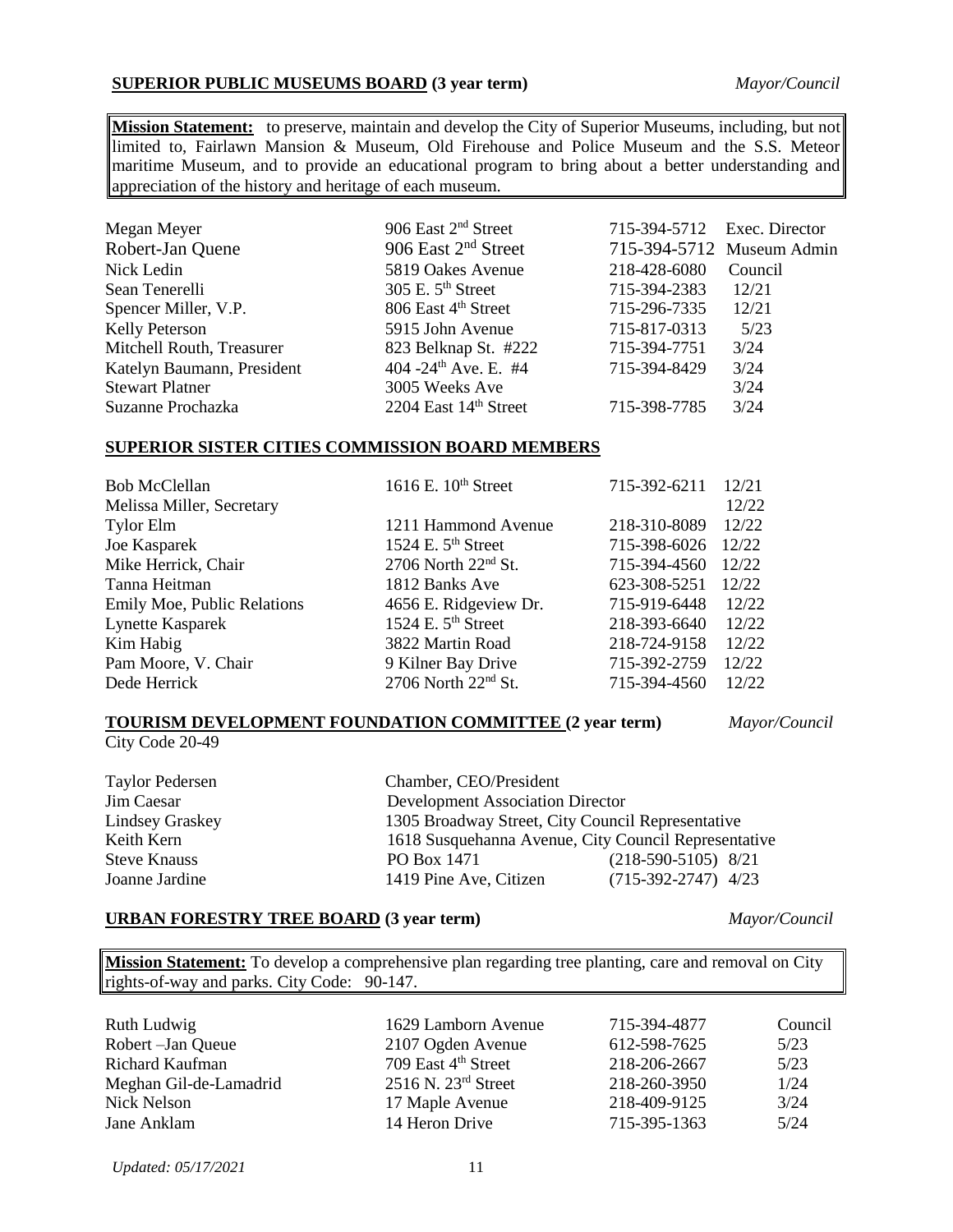### **WISCONSIN POINT COMMITTEE (3 year term)** *Mayor/Council*

**Mission Statement:** Implementation of Wisconsin Point Area Management Plan directives (WPAMP), policy development and monitoring.

| Jenny Van Sickle | City Council                  |                                            |      |  |
|------------------|-------------------------------|--------------------------------------------|------|--|
| Ruth Ludwig      | City Council (Alt)            |                                            |      |  |
| Chuck Walt       |                               | Fond du Lac Band of Lake Superior Chippewa |      |  |
| Keith Allen      | County Board Supervisor       |                                            |      |  |
| Terry White      | County Board Supervisor (Alt) |                                            |      |  |
| Tom Bridge       | 3808 E. 3rd Street            | 715-398-0158                               | 3/24 |  |
| Nick Danz        | <b>UWS</b>                    |                                            |      |  |
| Kevin Feind      | <b>DNR</b>                    |                                            |      |  |
| Karina Heim      | <b>LSNERR</b>                 |                                            |      |  |

### **ZONING BOARD OF APPEALS** *(3 year term)*

**Mission Statement:** To hear and decide appeals of decisions of the Office of Planning and Development. Zoning Code, Section 2.39.